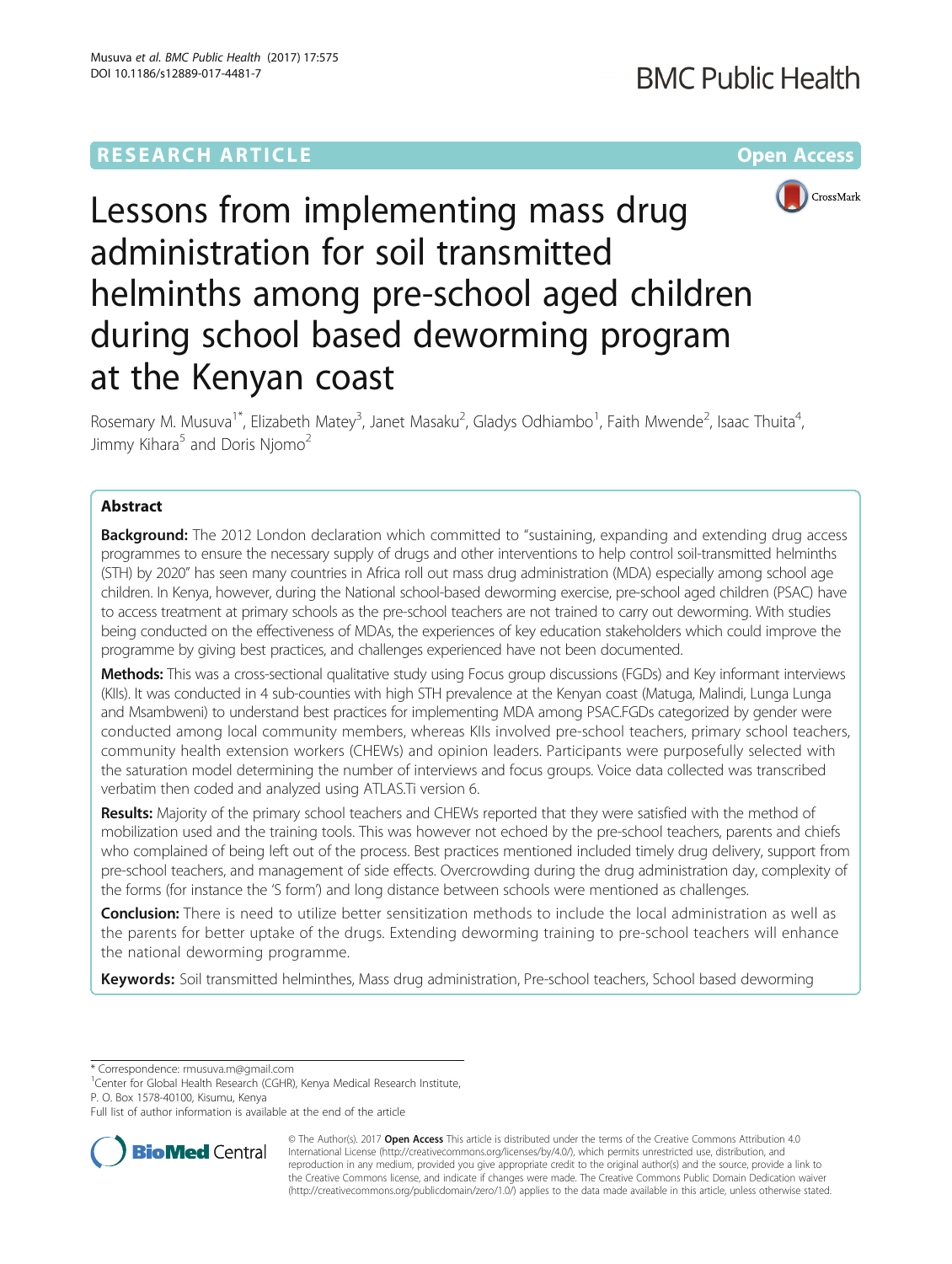# Background

The current World Health Organization (WHO) recommended strategy for control of soil-transmitted helminths (STH) at the community level involves targeted distribution of albendazole (ALB) or mebendazole (MLB) based on the prevalence of infection in school-aged children (SAC) [[1](#page-8-0)–[3](#page-8-0)]. The strategy also recommends treatment of preschool aged children (PSAC), women of childbearing age and adults at high risk in certain occupations (e.g. teapickers and miners) [\[4](#page-8-0)]. Based on these recommendations, several STH-endemic countries have rolled out MDA programs that have targeted mainly SAC, leaving out PSAC and adults at high risk. SAC are considered ideal subjects for surveys and interventions because schools are easily accessible and it is cost-effective. SAC bear the highest burden of infections, prevalence and intensity levels. The SAC are a representative of the community [[5\]](#page-8-0) and therefore, can be used to make intervention decisions. However, it is noteworthy that PSAC comprise between 10% and 20% of the 3.5 billion people living in STH-endemic areas [[6](#page-8-0)], and there is an increasing appreciation that PSAC may be an important reservoir of STH infection. In its strategic plan on "Eliminating soil-transmitted helminths as a public health problem in children", the WHO aims to increase global PSAC deworming coverage to 75% by 2020 [\[7](#page-8-0)].

Although MDA programs have been shown to be largely effective against helminths, transmission has not been effectively interrupted by MDAs especially for high risk locations [\[8, 9](#page-8-0)]. Whereas MDA programs have reduced prevalence to appreciable levels in some areas, prevalence has remained high in other areas, or the reduction in prevalence has been less than what was anticipated in other areas (SCORE program, western Kenya, unpublished data) and that in some, the reduction in prevalence leveled off at some point or increased [[10](#page-8-0)–[13](#page-8-0)]. The sustained prevalence in some of these areas might be attributable to among other factors, the efficacy of the drugs, the influence of local environmental and behavioral factors on individual risk for primary infection and/or reinfection, but also on the presence of reservoirs of infection including PSAC that are often left out during MDA. Furthermore, other program-specific factors might also contribute to the performance of a control program, and a collective understanding of all these factors is critical in improving ongoing control programs and designing new ones.

In Kenya, the National School-Based Deworming Programme (NSBDP) was launched in 2009 (with albendazole) and 2012 (with PZQ) administered in prioritized areas, and by 2013 over 3.6 million SAC had been treated [\[14](#page-8-0)]. The stand alone pre-schools receive treatment at the nearby primary schools, some of which are over 5 km away. Other deworming interventions are carried out through Ministry of Health programs such as Malezi bora (proper nurturing) provided at ante-natal clinics. The Kenya NSBDP has been running for several years, it is important to assess the levels of successes and challenges experienced to improve intervention decisions. Moreover, while there is a lot of data on MDA activities among SAC, there is much less information on factors affecting treatment among PSAC. Some of the lessons learnt from MDA among SAC which would improve interventions include the use of national health weeks [[15](#page-8-0)], child health days [[16](#page-8-0)], government ownership, utility of a multi-sectoral coordination committee, support by development partners and close communication and collaboration among different state government bodies, in particular the health and education sectors [\[17\]](#page-8-0). Contextrelevant community awareness campaigns that built local ownership of the programme have also been reported to result into high levels of acceptability of the deworming programme by the community [\[17\]](#page-8-0).

This study sought to document the experiences of key stakeholders on best practices and their challenges from STH deworming activities conducted in 4 sub-counties at the Kenyan coast in a bid to improve deworming treatment in preschool aged children. This cross-sectional qualitative study was part of a larger study that evaluated different drug delivery approaches for treatment of STH in PSAC. With an average 55.6% of rural pupils in Kenya travelling for more than 5 km to reach the nearest school, there is a need therefore to develop and implement an alternative drug delivery method in order to help maximize treatment coverage for this vulnerable age group. The lager study therefore sought to test two methods (1) engaging and facilitating the CHEWs to visit the standalone ECD Centres to treat the children and (2) having the ECD Centre teachers and parents take the children to the nearby primary school for treatment as currently proposed by the programme. The two methods were used to determine the cost effectiveness of both methods, compare treatment coverage between the two methods and to develop an alternative drug delivery method for the PSASC. Findings from such surveys are important in understanding how the economic and social-behavioral factors influence control programs in order for countries to adequately adapt the recommended WHO STH control strategy to local situations.

# Methods

# Study area

This study was conducted in 4 sub- counties at the Kenyan coast – Matuga, Msambweni, Lunga Lunga and Malindi. These counties are populated primarily by members of the Miji-Kenda community and were selected on the basis of high prevalence for STH infections. The results of a survey conducted prior to deworming in 2012 showed that the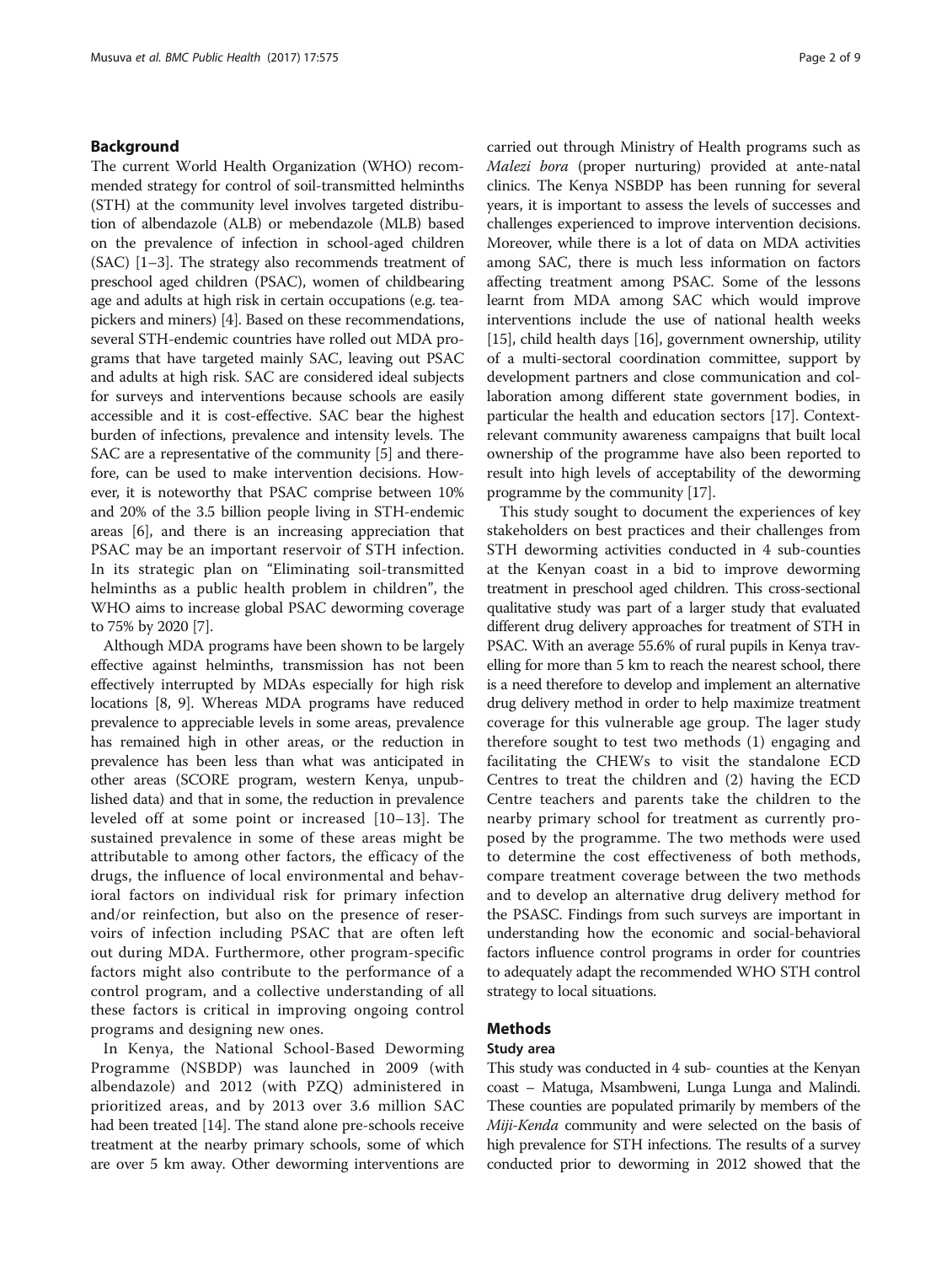prevalence of STH in pre-schools in Matuga and Msambweni sub-counties in Kwale County was 27.8 and 66.7% respectively while that of Malindi sub-county in Kilifi County was  $44.5\%$  [\[18](#page-8-0)]. Though there are many development initiatives in these areas, poverty is still a major challenge. As in many other low and middle income countries, health care delivery in Kenya is based on the Primary Health Care concept [[19](#page-8-0)]. Treatment of STH infection in health facilities is mostly based on identification of STH ova using the direct smear method or on signs and symptoms (presumptive treatment) and an out-of-pocket system of payment (the patient is required to make full payment for consultation before treatment is provided). Most essential drugs are kept in the health facilities for purchase, but patients have to obtain other drugs from private chemists/ pharmacies [[20](#page-8-0)].

# Study design

A cross-sectional design adopted. It was conducted in all stand-alone (not sharing the school compound with a primary school) pre-schools in the 4 sub-counties. By use of Geographical Information Systems (GIS), Quantum [[21](#page-8-0)], all preschools that were stand alone and 2 or more kilometers away from a primary school in the 4 subcounties were mapped out and considered for the study. Fifty percent of the pre-schools in each sub-county were assigned for treatment by the primary school teachers of the mother/nearby schools while the remaining half were assigned for treatment by the CHEWs.

Five focus group discussions (FGDs) stratified by gender were conducted among local community members in each sub-county. The FGDs were conducted in Kiswahili, which is the language commonly used by the Coastal people. Community health workers (CHWs), familiar with the villages, helped to mobilize participants for the study who were purposefully selected. The study participants, whether male or female had to be above 18 years old. Further screening was done on site to make sure that participants met the inclusion criteria before seeking informed consent and that they were a true representation of the various villages in the sub counties. The research team, together with other experts in the field of qualitative research, designed a semi-structured FGD guide (Additional file [1\)](#page-7-0) that provided a general overview of the topics. Discussions were steered by a moderator who was part of the field team and had undergone training before the data collection exercise. The moderators were free to probe for additional information depending on the participant's responses and areas that the moderator felt needed more information. In addition to FGDs, Key informant interviews (KII) were conducted with pre-school and primary school teachers, CHEWs, public health officers and opinion leaders. We used the random purposeful method to select primary and pre-school teachers in the various sub-counties. Purposive sampling was employed for the CHEWs, public health officials and opinion leaders. This category of people had been involved in the study either through drug administration or sensitization process and their feedback was critical for this study. The discussion guides covered: teacher, parent and CHEW perception of the deworming programme, sensitization methods employed, challenges in drug distribution, what worked and proposed way forward (Additional file [2](#page-7-0)). FGDs were conducted in class rooms or community halls in the respective sub counties. KII were conducted at the participant's convenient location. These included: chief's office, public health offices in the hospital and secluded offices in the school compound. All voice data from the FGDs and KIIs were tape recorded and later transcribed. The information was used to create a detailed reconstruction of experiences of key stakeholders on what works, and their challenges pertaining to control of STH infection among PSAC during school-based deworming program.

#### Data analyses

Transcripts were first created in Kiswahili the local language, translated into English, and back-translated into Kiswahili to ensure that the English and local language versions carried the same meanings. The coding structure evolved inductively with the codes from the narrative data of earlier interviews informing subsequent coding of the following interviews supplemented with field notes from the interviewer and note taker. A coding frame was developed through open coding, a word-by-word analysis used to identify, name, and categorize explanations and descriptions of the day-to-day reality of participants as related to their perspectives of treatment of the pre-school aged children. Consensus on the coding frame was obtained through discussions between the two research assistants who had also participated in collection of the data. Each individual transcript was then examined to identify texts relevant to the coding frame. Quotes were later retrieved from the output monitor and arranged according to themes. Our data was validated by the triangulation in methodology, verification of transcripts with the audio files and discussions on the coding systems until agreements were reached.

# Results

# Socio-demographic characteristics of the study population

A total of 203 and 154 individuals participated in 20 FGDs and KIIs respectively, in the 4 sub-counties. Key informant interviews (KII) were conducted with 41 pre-school and 38 primary school teachers, 15 CHEWs, 20 public health officers and 40 opinion leaders.

Tables [1](#page-3-0) and [2](#page-3-0) show the socio-demographic characteristics of the participants in the study.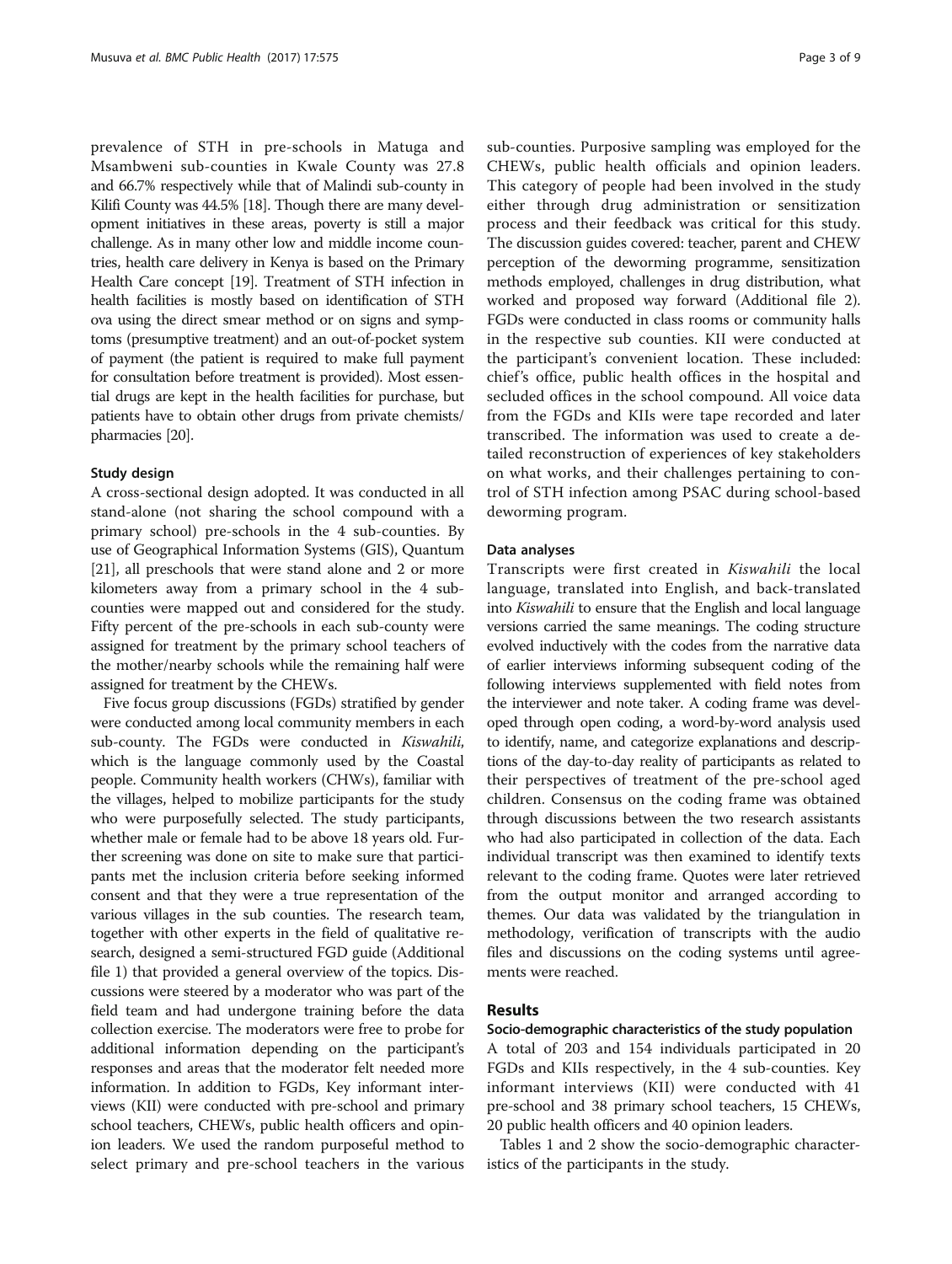# Perception of the school based deworming Programme

Participants were receptive of the drug distribution exercise. Teachers mentioned marked improvement in the health of the children after treatment. "..Some children

<span id="page-3-0"></span>

| <b>Table 1</b> Socio-demographic characteristics of the study |  |
|---------------------------------------------------------------|--|
| participants in the FGDs                                      |  |

Casual laborer 9 4.4 Religious leader (Pastor or Imam) 3 1.5 Community health volunteer and the community health volunteer and the 1 0.5 Skilled laborer 2 2 1.0 Village elder 1 0.5 Teacher 3 1.5 Missing 3 1.5

| escription                        | Frequency<br>$(n = 203)$ | Percentage (%) | Description                                             | Frequency<br>$(n = 154)$ | Percentage (%) |
|-----------------------------------|--------------------------|----------------|---------------------------------------------------------|--------------------------|----------------|
| ender                             |                          |                | Gender                                                  |                          |                |
| Male                              | 89                       | 43.8           | Male                                                    | 95                       | 61.7           |
| Female                            | 100                      | 49.3           | Female                                                  | 59                       | 38.3           |
| Missing                           | 14                       | 6.9            | Age in years                                            |                          |                |
| ge in years                       |                          |                | $20 - 24$                                               | 8                        | 5.2            |
| $15 - 19$                         | $\overline{2}$           | 1.0            | $25 - 29$                                               | 21                       | 13.6           |
| $20 - 24$                         | 36                       | 17.7           | $30 - 34$                                               | 25                       | 16.2           |
| $25 - 29$                         | 30                       | 14.8           | $35 - 39$                                               | 15                       | 9.7            |
| $30 - 34$                         | 39                       | 19.2           | $40 - 44$                                               | 20                       | 12.9           |
| $35 - 39$                         | 35                       | 17.2           | $45 - 49$                                               | 24                       | 15.6           |
| $40 - 44$                         | 18                       | 8.9            | $\geq 50$                                               | 41                       | 26.6           |
| $45 - 49$                         | 18                       | 8.9            | Marital status                                          |                          |                |
| $\geq 50$                         | 24                       | 11.8           | Single                                                  | 26                       | 16.9           |
| Missing                           | 1                        | $0.5\,$        | Married                                                 | 126                      | 81.8           |
| ducational level                  |                          |                | Divorced                                                | $\overline{2}$           | 1.3            |
| Primary education <sup>a</sup>    | 105                      | 51.7           | Religion                                                |                          |                |
| Secondary education <sup>a</sup>  | 14                       | 6.9            | Christianity                                            | 79                       | 51.3           |
| None                              | 47                       | 23.2           | Islam                                                   | 72                       | 46.8           |
| Missing                           | 37                       | 18.2           | Missing                                                 | 3                        | 1.9            |
| eligion                           |                          |                | Occupation                                              |                          |                |
| Christianity                      | 89                       | 43.8           | Chief/Assistant Chief                                   | 14                       | 9.1            |
| Islam                             | 107                      | 52.7           | <b>Business</b>                                         | 5                        | 3.2            |
| None                              | 4                        | 2.0            | Farmer                                                  | $\overline{2}$           | 1.3            |
| Missing                           | 3                        | 1.5            | CHEW                                                    | 14                       | 9.1            |
| ccupation                         |                          |                | Religious leader (Pastor or Imam)                       | 5                        | 3.2            |
| <b>Business</b>                   | 40                       | 19.7           | Public health officer                                   | 20                       | 13.0           |
| Farming                           | 111                      | 54.7           | School chairman                                         | 3                        | 1.9            |
| Fishing/Fish monger               | 3                        | 1.5            | Village elder                                           | 9                        | 5.8            |
| Housewife                         | 27                       | 13.3           | Primary school teacher                                  | 38                       | 24.8           |
| Casual laborer                    | 9                        | 4.4            | Preschool teacher                                       | 41                       | 26.6           |
| Religious leader (Pastor or Imam) | 3                        | 1.5            | Youth leader                                            | $\overline{2}$           | 1.3            |
| Community health volunteer        | 1                        | 0.5            |                                                         |                          |                |
|                                   |                          |                | in the calcoal whom you looked at thour thoir health ha |                          |                |

Table 2 Socio-demographic characteristics of the study

participants in the KIIs

in the school, when you looked at them, their health had deteriorated but now they seem to be doing better...those drugs are helping us." Teacher (Malindi)

Majority of the participants observed that the drug distribution in the preschools went well. However, they strongly suggested that future exercises should utilize the pre-school teachers instead of the CHEWs "Administration of drugs should be done in the preschools and Community health workers are ok but the preschool teachers should be taken for seminars to be trained because the CHEWs are strangers to the children but teachers can do it easily. The children identify well with

Gender

Age in years

Educational level

Religion

**Occupation**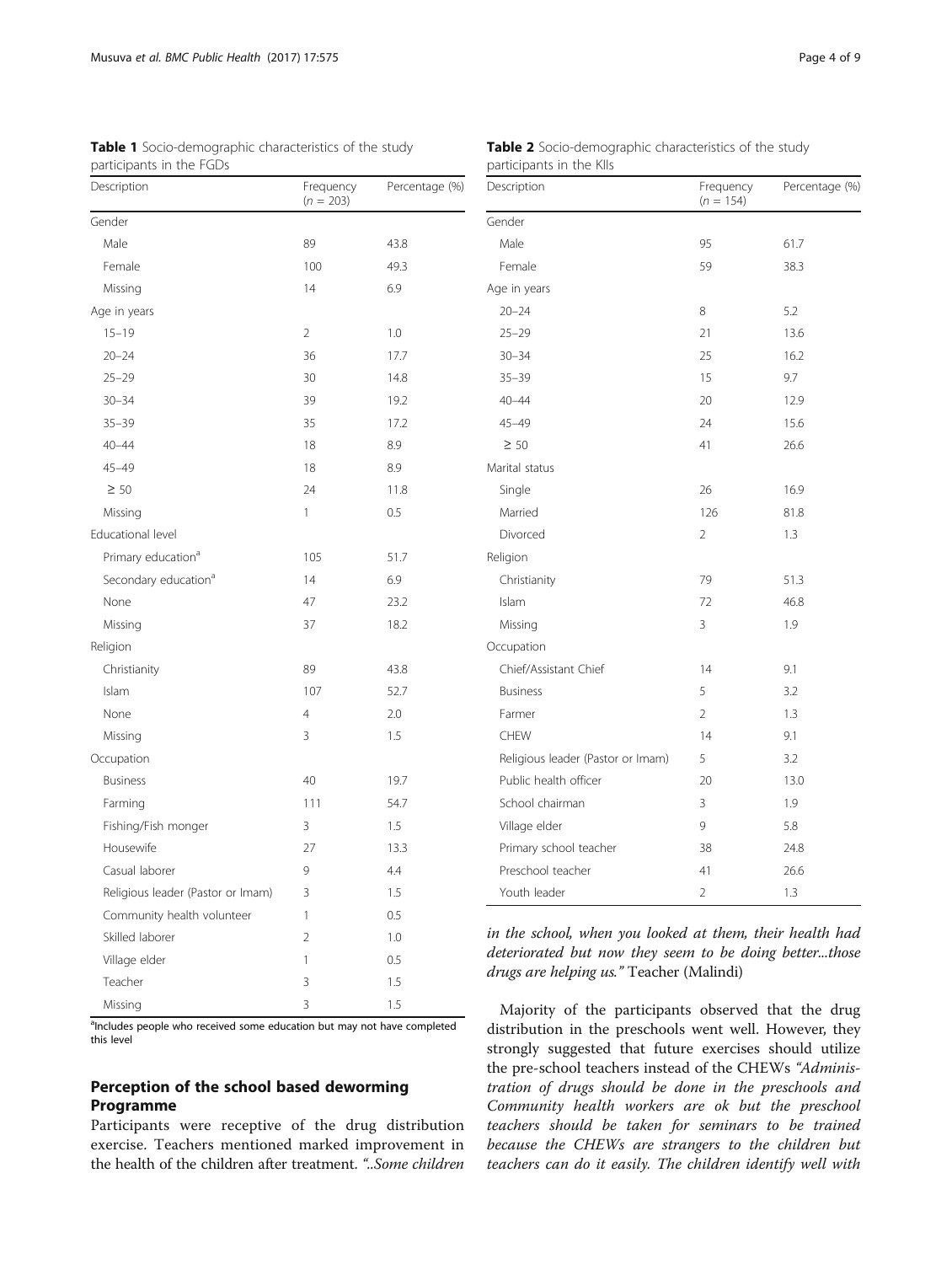the teachers so the CHEWS should supervise but teachers to administer". Opinion leader (Matuga).

"I think the best is the teacher because he/she is familiar with the children, they know their weaknesses and their characters at large because he/she is with them most of the time but if we say for instance the CHEW when they get there how will they know that a particular child has a condition, epilepsy for instance, they will just give them the drugs right? so in the end the CHEW will still need the preschool teacher for things to go well." Primary school teacher (Matuga).

# Sensitization strategies

# Teacher trainings before drug delivery

Findings from the key informant interviews with pre-school and primary school teachers revealed that multi-sectoral involvement was important and they mentioned this as one of the factors that encouraged them to participate in the deworming exercise. They indicated that the presence of the District Officer (DO), Area Education Officer (AEO), Ministry of health officials and head teacher was proof that the programme had been approved. A teacher from Matuga said, "The head teacher is usually the first to be informed by the authorities maybe by the DO's or the AEO's office. After that, the head teacher then informs me and we attend the seminar. When you go there and meet all those seniors, some from the Ministry of Education, others from the Ministry of Health, you relax. You are not worried when you go back and treat the children".

#### Community sensitization

The FGDs with community members revealed that most of the parents had not been informed about treatment by the treatment day. "We want to know when the treatment will happen. Anything that happens suddenly scares people. Many children did not take the drugs because the exercise was so sudden and people also did not consider themselves sick. But if they had been involved before, they would know they have a certain sickness and that children would be given drugs on a particular day" Female (Msambweni).

Some parents also faulted the method of sensitization used, which they said was not effective and suggested the use of village chairmen "That sensitization method did not work. In order for them to understand, there has to be coordination. For it to succeed, you have to go through the provincial administration then from there, the village elders who will talk to the village chairmen. Male (Msambweni)

Other participants reported that posters were only placed in hospitals and went on to argue that only women got that information since they are the only ones who go there.

# Pre-school teacher sensitization

Our study revealed that the pre-school teachers were not included in the training exercise. In this case, some were not aware of the treatment day and did not show up in school. "In another school that we went to, the teacher had not reported to school that day, it was a preschool. He/she had gone to attend a certain meeting so since the teacher was absent, children too decided not to report to school" CHEW (Matuga).

# Challenges in drug distribution

## Overcrowding in schools during treatment day

Majority of the teachers complained of overcrowding in the primary schools especially with children from the pre-schools. "You know this school has many feeder preschools. So we ended up having children from four schools coming to get treatment. You could see the teachers were overwhelmed. Some children were crying, some were tired of standing. It would have been better if they were treated from their own school "Primary school teacher (Lunga Lunga).

# Long distances to mother schools and time allocated for treatment

Due to the distance to primary schools, some pre-school teachers had to treat their pupils, yet they had not received training on treatment.

"Some children can't handle the distance to far places…it becomes hard, also the parent is never sure if the child has eaten anything or not yet they are expected to take the drugs, so that can affect them because they need energy to make the journey. if the child has to go to a school where there is a main road then it becomes a problem, because the teacher has to help them cross the road and the children are so many for that one teacher to help them all." Opinion leader (Matuga).

Even though most schools conducted treatment, some pre-schools missed out on treatment completely. "I am aware of some preschools that missed out on the treatment completely…..I think it is because of the mushrooming of some of these schools. I think the people giving the drugs did not know the schools existed", stated a preschool teacher from Msambweni

Parents felt that the time allocated for the exercise was not enough especially for the non- enrolled who need to travel long distances to seek treatment in the schools.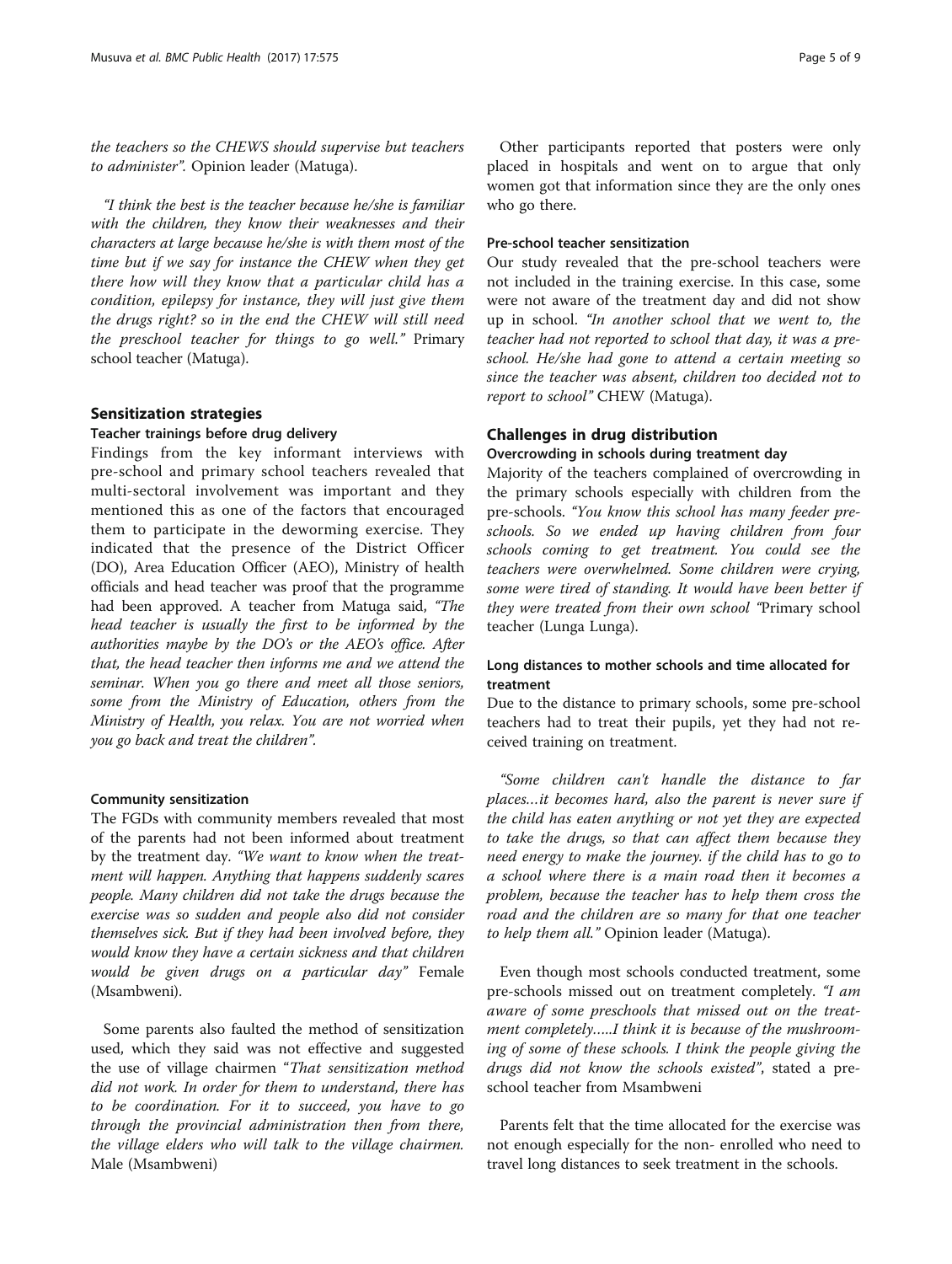"It is too short. The parents did not have enough time to prepare the children to go. For example the mother gets information today about the treatment and she had some business in the market. When she goes there tomorrow she is told the exercise ended yesterday." Opinion leader (Malindi).

# Fear of the drug

A primary school teacher from Msambweni expressed his concerns "... at the beginning they were afraid of coming forth because them they knew we were administering praziquantel and from experience they know praziquantel is bitter in taste so however much we tried telling them that it's not praziquantel they would still decline because they were convinced its praziquantel so they would hide so that was a problem."

# Filling in of record keeping forms

There was an emphasis on the volume of workload related to the treatment exercise. A health teacher from Msambweni sub-county said, "It's a lot of work. The forms are many and very detailed. You have to fill, then go back and do some math, write those down".

"It was difficult and time consuming… cumbersome and involving." health teacher (Matuga).

# Best practices

### Drug distribution in the schools

The teachers reported that getting the drugs at the end of the training session which was a week before the treatment date worked for them as opposed to collecting them from a central location on the material day of treatment. A teacher from Lunga Lunga said, "We were given the drugs on time, in fact that very day of the meeting. It was very early, like one week before the treatment date so there was time to distribute to the other teachers".

These sentiments were echoed by a CHEW from Matuga "The drugs were received earlier before the day of treatment which was nice as it could at least take care of any inconveniences in transporting and availing the drugs and also treating at the right time …"

# Close supervision by health workers

Although side effects were mentioned as a challenge during the drug distribution exercise, having a public health officer within reach to assist when complications arose was cited as a boost in the exercise.

"… the advantage we had is the fact that the health worker was just from within so anytime we had a problem we would communicate with him/her and everything was solved." health teacher (Matuga).

# Proposed way forward

# Feeding before taking the deworming drugs

It was suggested that the treatment exercise be timed to coincide with the harvest season when there was plenty of food. A health teacher from Lunga Lunga said, "During the training we were told that the children need to eat something. So we made that announcement. We told them to eat before coming to school. But when you look around, it was a bad time. There was no food in the farms. We knew that would be a problem…a feeding programme would help".

#### Frequency of drug distribution

Parents felt strongly that the drug distribution should take place more often than the once in a year schedule. This was pegged to the frequent reinfection they noticed.

"… later we observed in some kids when they walked you could see the worms coming out from the rear behind, those that were infected by worms so I would say the exercise was effective and if they dewormed after every short while it will be so good because some worms reappear again after the 6 months." Male (Lunga Lunga).

"It is important to get the drugs because that disease here does not go away, one just gets better. You feel better and within no time, you get the same problems. You take the drugs, but after some time the drugs are not effective anymore, the worms are back." Female (Matuga).

# Community sensitization strategies

Participants indicated that the sensitization methods employed by most schools had shortcomings. The children either forgot to give the information to parents or did not understand what the MDA was about. Suggestions given include; road shows, radio, village chairmen and chiefs baraza.

"…Yes like we have the Kaya FM, Bahari FM which is really listened to. The local administration the chief and so forth. The local leaders, the church and the mosque can… if the community is given a message through the mosque it would be heard easily. The mosque and the church leaders it would be heard very easily." CHEW (Matuga).

An opinion Leader from Matuga had a different view, "Community mobilization should be done through the chief's baraza's because through this many people can be reached and will be aware of the programs as they are being carried out. Parents should also be involved greatly by letting them know that they can take their nonenrolled children to the ECD centers to get treatment."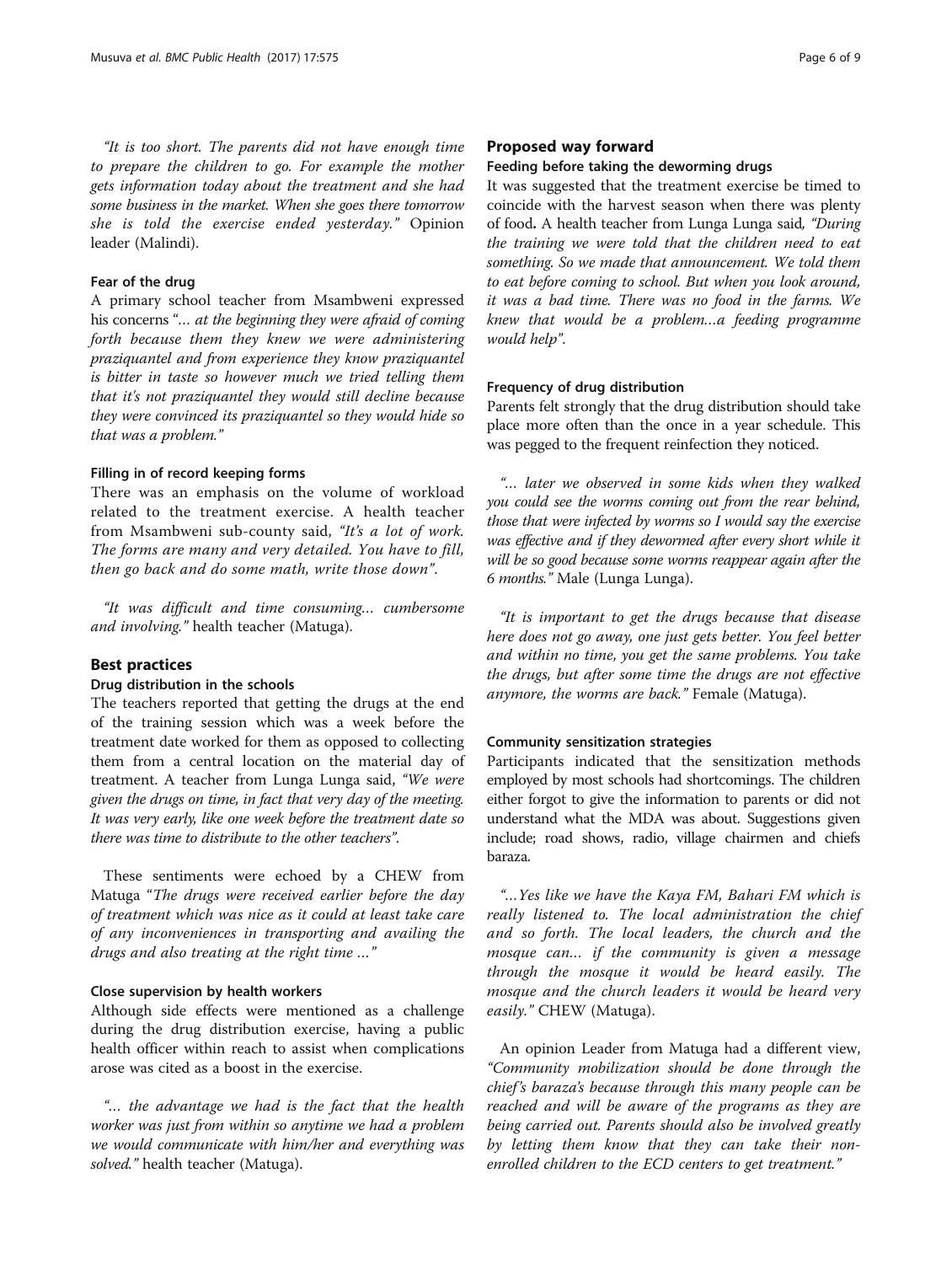# **Discussion**

The objective of this study was to understand the experiences and challenges of key stakeholders from STH deworming activities in 4 sub- counties at the Kenyan Coast in order to improve the programme. The schoolbased deworming, in which the point of care for children is the school and trained school teachers undertake the role of drug distribution, with critical oversight by health care staff, is recommended in order to cost-effectively and efficiently reach large numbers of children [\[4](#page-8-0)]. However, individual countries need to adapt the recommended WHO STH control strategy for local situations and to allow for comparisons in subsequent monitoring and evaluation. In appreciation of this, the current study was premised on the fact that to improve ongoing STH deworming programme and design new optimal treatment strategies, incorporation of lessons from the ongoing programme and understanding of program-specific factors and challenges is essential.

# Perception of school based deworming programme in the preschools

The National School-Based Deworming Programme in Kenya was launched in 2009 [[22\]](#page-8-0) and over six million children received treatment by the year 2015. This great success is largely attributed the use of primary school teachers in administering drugs [14]. The gap realized in this study with pre-school teachers involvement in the training and treatment exercise is evident. Parents support the idea of children being treated in the pre-school centers to avoid trekking long distances and road hazards. This study reveals that the use of CHEWs is accepted by the community since they are health professionals, although it was also clear that CHEWs relied heavily on the preschool teachers to identify children who did not qualify for treatment (due to age or illness) and also convince them to take the drugs because the children see the teacher as a familiar face and are more likely to trust them as opposed to a stranger.

# Sensitization

The lack of awareness on the treatment exercise by some parents despite the sensitization efforts was noteworthy. Although deworming activities in the Kenya NSBDP are conducted within deworming days set aside at the District level, creation of Child Health Days (CHD) or National Health Days (NHD) which are formally gazetted and clearly marked calendar activities within which deworming can be incorporated may have the added benefit of increasing awareness and improving sensitization of parents on the deworming activities. This will not only elevate the deworming activity but also give it prominence. Embedding deworming programme within CHD and NHD has been shown to work in other settings [\[15](#page-8-0), [16\]](#page-8-0), it will also aid in achieving global PSAC coverage targets. However, it is also acknowledged that CHD or NHD encompass provision of lots of several other health interventions, and therefore careful planning is required so as not to integrate too many interventions and compromise the planned deworming activities.

# Challenges in the deworming exercise

Majority of the parents in the present study expressed concern over their children traveling long distances to get treatment in the nearest primary school which led to some children missing school and thus deworming and rather preferred that the children be treated in their schools instead. This suggests the need for careful planning in areas where primary schools are located far away from preschools, and tailor-made solutions for each unique setting need to be utilized to enhance compliance and coverage. As a first step, mapping out of primary schools and pre-schools will help in informing decisions regarding proximity of PSACs in accessing treatment.

The fear of side effects and the bitter taste of the drug was reported as a challenge in our study. These findings are consistent with a study in Uganda [\[23](#page-8-0), [24\]](#page-8-0) where parents expressed their concerns over the side effects and had advised their children not to take the drugs in the coming year. However, we note that side effects are usually associated with praziquantel (the drug of choice for schistosomiasis) and not albendazole that is administered to PSAC through the NSBDP. Considering the current practice where both drugs co-administered in deworming programs, it is likely that the fears by parents may have been based on their experiences with administration of praziquantel, indicating a need for additional sensitization efforts prior to deworming. Indeed, the health belief model [\[25](#page-8-0)] explains that an individual's sense of susceptibility and severity of a particular disease improves the likelihood of taking the recommended preventive health action. The community sensitization gap realized in this study during the drug distribution exercise can contribute to suboptimal uptake of the drugs as well as the fear of the drugs as reported in another study [[26\]](#page-8-0). Proposed additional methods of sensitization include: use of local radio stations, door to door campaigns, parents meetings, chiefs meetings, barazas, radio announcements as well as the use of village chairmen/elders.

# Successes/best practices

Intensive monitoring and evaluation have been used and inferred in other studies as a major contributing factor to the success of MDA programmes [\[27](#page-8-0)–[29\]](#page-8-0). In our study, teachers had easy access to Ministry of Health officials whom they would reach out to in the case of any eventuality in the schools. Findings from the present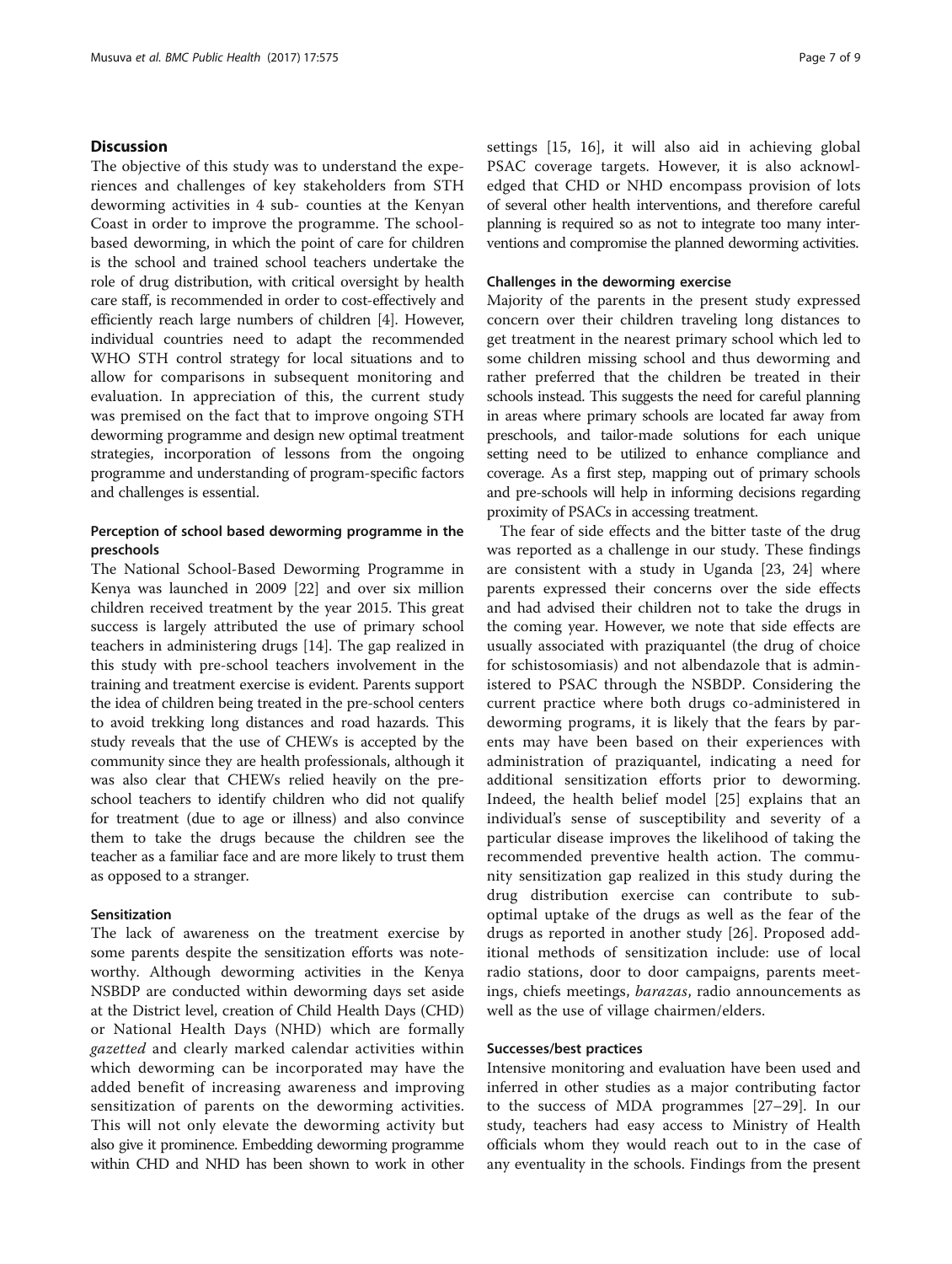<span id="page-7-0"></span>study certainly contribute in identifying gaps and strengthening them to enhance deworming activities. Unlike several other NTD control programmes that cited unavailability of drugs as a major challenge [[24](#page-8-0), [30, 31](#page-8-0)], the health teachers in our study reported to have received the drugs in good time and in addition, had enough left over for nonenrolled school age children in the community. Training programme for the health teachers was described as rigorous and helpful in dealing with side effects and various eventualities on the treatment day.

# Conclusion and recommendations

In conclusion, our results show that MDA in pre-schools by CHEWs works well. CHEWs relied on the pre-school teacher to talk to the children and convince them to take the drugs as well as inform them which children were sick or had conditions that were supposed to be included in the treatment exercise, indicating the important role played by the teachers. Major concerns were also raised about children traveling long distances to get treatment in mother schools. Pre-school teachers need to be trained on drug administration since they are in a better position to monitor the children's progress. There is need to have a mapping exercise to ensure all schools are included in the training and drug distribution exercise. Our study showed that more than half of the preschool teachers opted to treat the children instead of having them walk long distances to neighboring primary schools for treatment, suggesting that pre-school teachers therefore need to be included in the training programme. This will not only equip them with basic knowledge on helminth infections, but it will also, place them in a position to knowledgeably execute the drug administration exercise and better prepare them to deal with side effects. Such an initiative would also take care of the overcrowding experienced in some primary schools during treatment days.

# Additional files

[Additional file 1:](dx.doi.org/10.1186/s12889-017-4481-7) Focus Group Discussion for Parents of ECD Children on knowledge on Intestinal Parasites and the National School-based deworming Programme knowledge and awareness Survey (DOCX 21 kb).

[Additional file 2:](dx.doi.org/10.1186/s12889-017-4481-7) In-depth Interview for ECD Center Teachers on their knowledge and perceptions of Intestinal Parasites and the National School-Based Deworming Programme (DOCX 34 kb).

#### Acknowledgments

This paper is published with the permission of the Director of the Kenya Medical Research Institute. We thank the local administration; the Assistant Chiefs and village heads, and community health extension workers (CHEWs) for their insights and help with community mobilization. We are grateful to the participants in the FGDs and all those who participated in the study.

#### Funding

The study was funded by National Commission for Science, Technology and Innovation (NACOSTI) 2012/2013 Science Technology and Innovations (STI) Grant Number: NCST/ RCD/ST&I /R/ 5th Call/003.

#### Availability of data and materials

The datasets generated during the current study are not publicly available due to the small size of the communities where the focus groups and in depth interviews were conducted and ethical considerations related to participant confidentiality.

#### Authors' contributions

DN designed the study. DN, IT and JK provided technical guidance in data collection, planning and carrying out the daily field work. RM, JM, FM, GO and EM conducted the FGDs and KIIs. EM was involved in overall supervision of the study activities. RM conducted data analyses and drafted the manuscript in collaboration with DN and JM. All authors read and approved the final manuscript.

#### Authors' information

RM: Assistant research Officer MPH. Neglected Tropical Diseases Branch, Centre for Global Health Research, Kenya Medical Research Institute. EM: Research Officer, PhD Center for Microbiology Research, Kenya Medical Research Institute. JM: Assistant Research Officer, MPH. Eastern & Southern Africa Centre of International Parasite Control, Kenya Medical Research Institute. FM: Assistant Research Officer. Eastern & Southern Africa Centre of International Parasite Control, Kenya Medical Research Institute. GO: Assistant research Officer Bsc. Neglected Tropical Diseases Branch, Centre for Global Health Research, Kenya Medical Research Institute. IT: Division of Vector Borne Diseases, Ministry of Health, Nairobi, Kenya. JK: Directorate of Basic Education, Early Childhood Education Section, Ministry of Education, Nairobi Kenya. DN Senior Research Officer PhD, Eastern & Southern Africa Centre of International Parasite Control, Kenya Medical Research Institute.

#### Competing interests

The authors declare that they have no competing interests.

#### Consent for publication

None required as no individual patient data is reported in this manuscript.

#### Ethics approval and consent to participate

The study protocol was reviewed and approved by KEMRI's Scientific and Ethics Review Unit (SERU) KEMRI, SSC no. 2547. Thereafter, permission was obtained from the County administration, Ministry of Education and Ministry of Health. The purpose of the study and its objectives were explained to local authorities, pre-school and primary school teachers, CHEWs and opinion leaders. Written informed consent was obtained from the participating respondents. Subjects were assured about confidentiality of information obtained from them and personal identifiers were removed from the data set before analysis.

#### Publisher's Note

Springer Nature remains neutral with regard to jurisdictional claims in published maps and institutional affiliations.

#### Author details

<sup>1</sup> Center for Global Health Research (CGHR), Kenya Medical Research Institute P. O. Box 1578-40100, Kisumu, Kenya. <sup>2</sup> Eastern and Southern Africa Centre of International Parasite Control (ESACIPAC), Kenya Medical Research Institute, P. O. Box 54840 - 00200, Nairobi, Kenya. <sup>3</sup>Center for Microbiology Research, Kenya Medical Research Institute, P. O. Box 54840 - 00200, Nairobi, Kenya. <sup>4</sup>Ministry of Education, Directorate of Basic Education, Early Childhood Education Section, P. O. Box- 30040-00100, Nairobi, Kenya. <sup>5</sup>Ministry of Health, Division of Vector Borne Diseases, P. O. Box-20750-00202, Nairobi, Kenya.